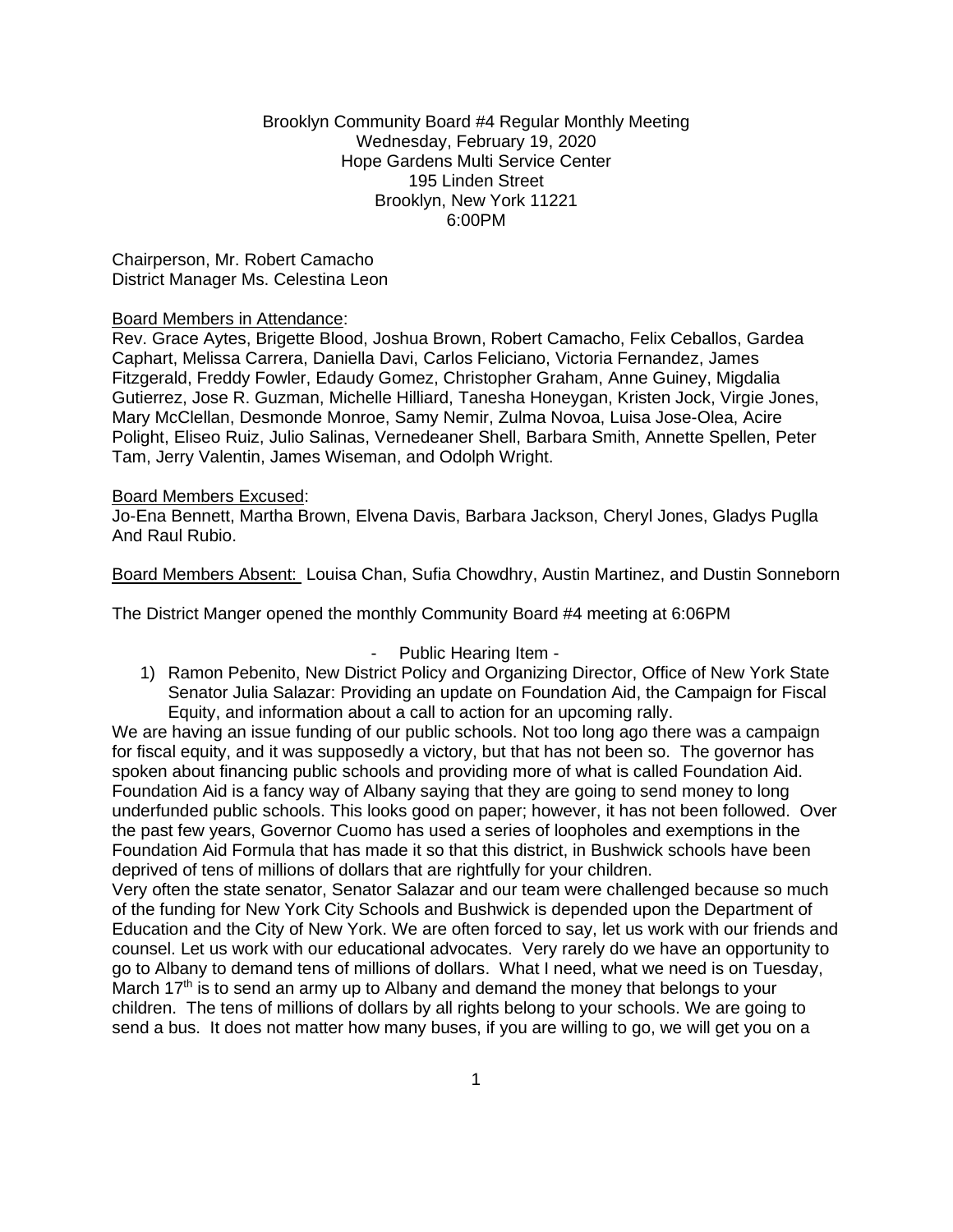bus. We are working on it with another Senator and the Alliance for Equality Education. This is an opportunity for everyone to get involved.

### Questions:

The bus will leave about 8am from Jay Street, however, please confirm your attendance with me before that date. The bus will return around 6 or 7pm.

Ms. Annette Spellen, suggested that a bus leave from Bushwick, so that more people from Bushwick can support the rally.

Ramon Pebenito: Good point, we will keep this in mind.

Resident: 1) Do the schools know about the rally? And 2) can a petition be done for those who cannot attend the rally?

Ramon Pebenito: My office met with Martha Bayona and CEC 32 many times. We are in close coordination on this. We are currently waiting for approval from the district superintendent. That way they can get a blanket form. This is an administrative issue that happens. Many schools including the district the schools in the district of Senators Brian Benjamin, Zellnor Myrie are also working out the administrative kinks. This will allow your children to participate meaningfully and have permission to attend. We are working on the forms so that they can attend. We have toured many schools, not your school particularly but I myself have went to other schools.

District Manager, Ms. Celestina Leon: As of March 1, 2020, the elimination of plastic bags takes effect. Please take the opportunity to get one of Sanitation's orange bags. There is a limited quantity, however if you would like to have one and we run out the board's office will order more.

Please thank Teresa Cunningham from the Department of Sanitation for being here with us tonight.

#### Teresa Cunningham, Dept. of Sanitation:

On March 1st, 2020, New York State's law banning single-use plastic carryout bags will take effect. In New York City, businesses are required to collect a 5-cent fee on paper carryout bags from customers, with some exceptions, or you can opt to bring a reusable bag in which we are giving out today.

The ban and fee are efforts to reduce the use of wasteful single-use bags and their negative impact on the environment.

You can avoid paying the fee by bringing your own reusable bags to stores. You can get a free reusable bag from giveaways sponsored by the Department of Sanitation.

Some stores may choose not to switch to paper and may only have reusable bags for purchase. The City does not set prices for reusable bags.

2) Taniila Rahman, Director of Community Affairs, NYC Department of Consumer and Worker Protection – presenting on free tax preparation.

Community Affairs Associate, NYC Department of Consumer Affairs – we are going through a name change at present, so we are technically called "Department of Consumer and Worker Protection".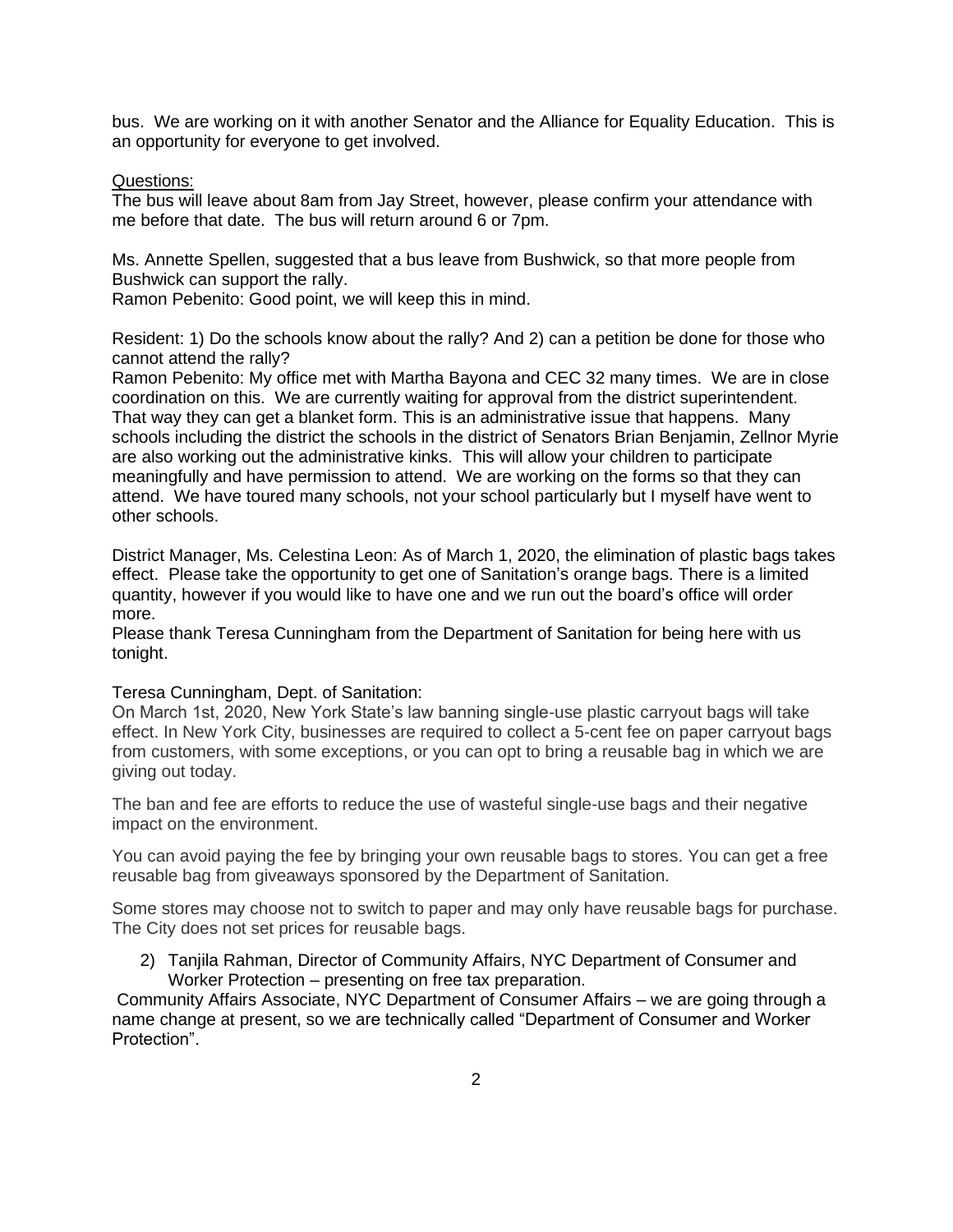Visit your local NYC Free Tax Prep site to file for free and keep your whole refund. An appointment is needed. Call 347-682-5605 for an appointment.

Online: [www.growbrooklyn.org/freetaxs](http://www.growbrooklyn.org/freetaxs)

For families: Income of \$64,000 or less in 2019.

For single filers: Income of \$45,000 or less in 2019

There are more than 150 NYC Free Tax Prep sites in all five boroughs. Knowledgeable IRS certified VITA/TCE volunteers preparers help you complete an accurate tax return. Some sites let you drop off your tax documents and pick up the complete return later. For more information, go to nyc.gov/taxprep or call 311 and ask for tax preparation assistance.

Some sites are:

❖ Brooklyn Coop/Grow Brooklyn, 315 Grove Street, Brooklyn, NY 11237, Tuesday, Thursday, 6-8pm.

Saturday and Sunday, from 10am -5pm

- ❖ Riseboro Community Partnership, 90 Beaver Street, Brooklyn, NY 11206, Monday and Wednesdays, 10:30am to 8pm.
- ❖ Hope Gardens, 422 Central Avenue, Brooklyn, NY 11221, Mondays and Wednesday, 6:15pm to 8:15pm.
- ❖ Call 311 and they can direct you to your nearest location

The District Manager, Ms. Leon closed the public hearing agenda.

The District Manager introduce Senator Julia Salazar:

State Senator Julia Salazar – Normally at this time of the year Senator Salazar would be in Albany at a session on a Wednesday, however they received a break, and this has allowed her to be present at the Community Board meeting tonight on a Wednesday.

We are about to enter the state budget process in Albany which is not only a time when we decide the priorities for the state and keep the government running, allocate funding to different agencies but also it is an opportunity for us to advocate for policy. The state budget of New York really has a profound impact on all our lives. It is an opportunity for anyone, anyone in this room to let our office know that there are specific priorities that you have. Ramon from our office had an opportunity to share with you a little bit about our advocacy for foundation aid to make sure that our public schools are equitably funded. The 18<sup>th</sup> State Senate District is owed more than 58 million dollars by the State of New York and foundation aid to our public schools and it is critical that we finally see the funding that we have been pushing for. I had pushed for it in the budget last year, and we are advocating for it again this year.

We are also advocating for new sources of revenue in the budget to make sure that there are dedicated funding sources for the things that we need, that our families need, that public school students need across the seat but especially in our district.

This is just a little bit of what we are doing right now. Please feel free to contact my office at any time. My District Office is located at 212 Evergreen Avenue, off Myrtle Avenue in Bushwick. Ramon is always here to represent the office, to take care of you all when I am in Albany. Thank you.

Chairperson, Robert Camacho: I would like to thank you Senator, for working with us and for coming here and visiting us all the time. It is disheartening when we do not see our representatives. We want to see the people that we elect, and we want to make sure that even if we didn't vote for that person that representing is still representing us some way and some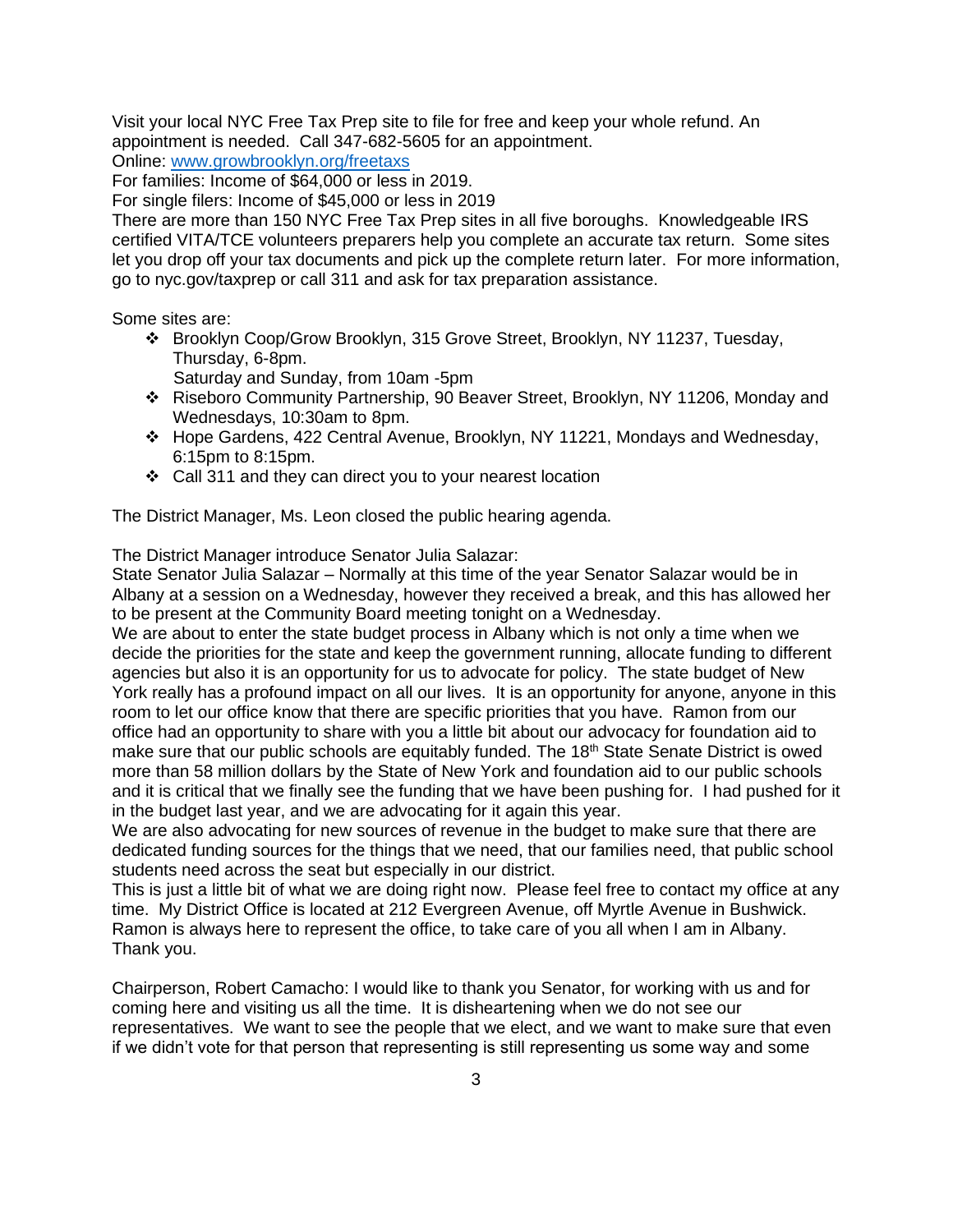form. It's good to see that we do have people that do care and especially your staff. Your staff is wonderful. Sometimes I have to tell him to get out of the office, because they are always bringing information… You and Assemblywoman Maritza Davila, you guys, I can't have enough, and everybody knows it. I hope that you continue to work here with us and help us in any way you can. Thank you.

We had a beautiful workshop. Bushwick had a workshop regarding taxes for people with two and three family homes and we had close to 30 to 35 people on a Saturday, from 11am to 1pm. They came and received a tax break. They saw what percentage they could get, what they can take away and what they cannot get. The Senator was also there helping us. So, thank you. It was held at the Brooklyn Public Library. I will bother her and hopefully we can have another one, even though this one took a long time. Thank you again.

#### Questions for the Senator:

Ms. Mary McClellan: I am so glad that you are here, Senator…I need to know whom I am voting for. I need to see them I need to and know what they think or what they are going to fight for when they get in the office, that we put them there to do. When we are talking about education and then money for the kids to educate them, I am a senior citizen and I have been hearing the same song many times over. It is time that we get these kids the equipment that they need in these schools, so they can come out and be competitive to go out and get the job. Not a \$10.00 an hour job, but a job so that they can take care of themselves and their family.

Ms. Barbara Smith: I also would like to thank the Senator; she came to my 83<sup>rd</sup> Precinct and Community Council, it is the first time a senator came to the 83<sup>rd</sup> Precinct Community Council in a long time. People were so happy to see you there because, as you go up the ladder, sometimes you forget to look down at the first step, but I am happy that you came. Now it is easier to find you because you have an office. We could not find her before because she was floating, but now you can find her. Me and Mr. Camacho went to her office when the opening was, it is not far, it is a nice office and everyone there is extremely helpful. When you call there, they answer the phone, they put you on hold and they find the information that you want. So, I am incredibly happy that you are out moving around now. Thank you, Senator.

Resident: It was mentioned that we keep hearing the same thing regarding our schools, I want to know what is your office doing differently, right now so that we can see more progress and to make sure that the money tickle down to our schools?

Senator Salazar: Specifically, for advocating for foundation aid funding, we as members of the Senate and Assembly, we submit priority letters to leadership, to the governor during the budget process and we are still putting together our priorities. That is why I encourage everyone here, if you have things that you really want to see me as your representative prioritize, then I want to include them in the priority letter. One of the top priorities is full funding of Foundation Aid. The executive, the governor has proposed an increase in Foundation Aid specifically for our public schools as well as community schools in the budget proposal but, it is not enough, we believe that it is not enough. It is not enough to make up for what is owed and so I am continuing to advocate specifically for that funding to make it a priority and I will also continue to keep all of you posted. The budget process is that the governor has a lot of control, submits the proposal the legislature and each house of the legislature of the Senate and the Assembly put forth our own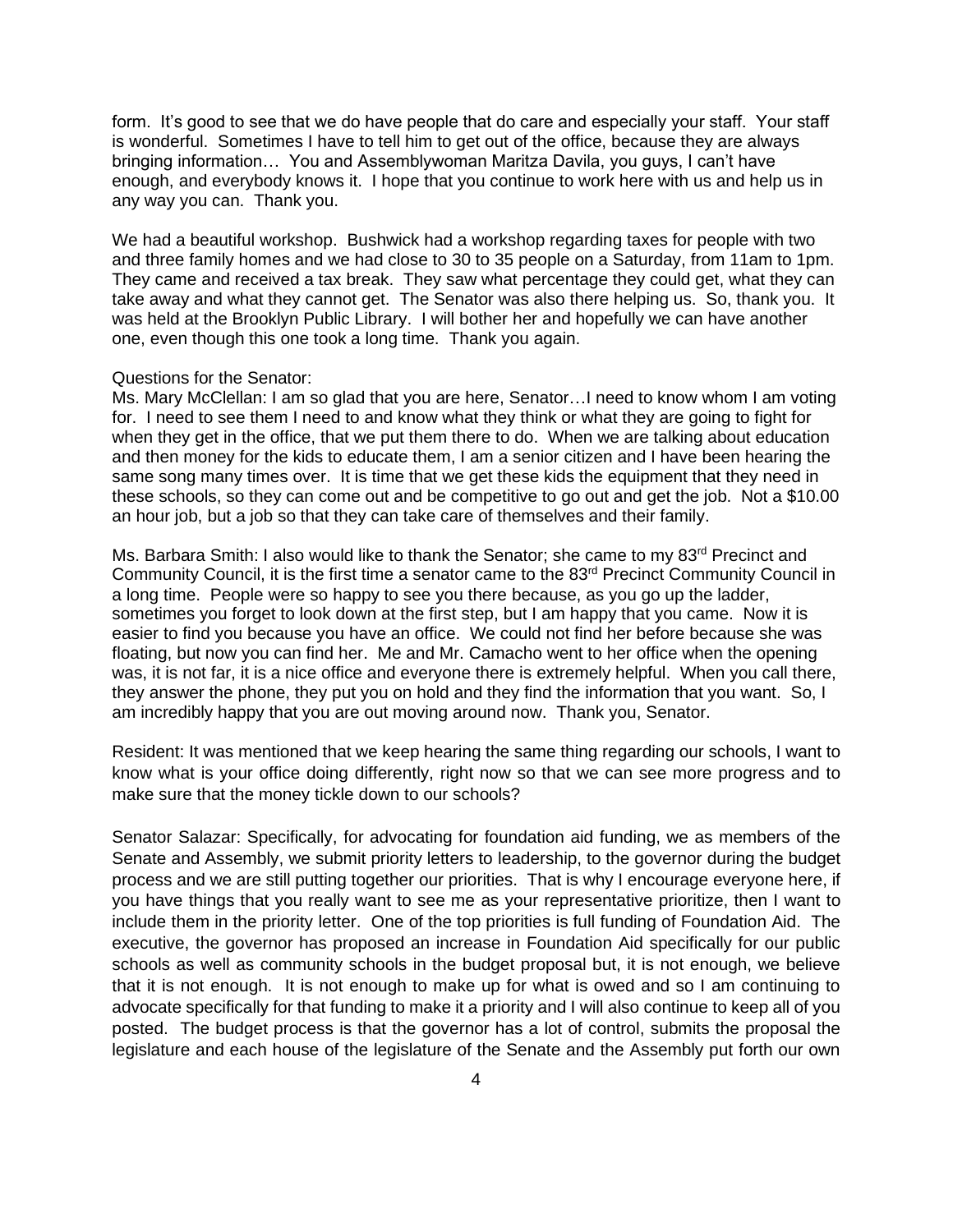one House budget and then negotiations begin. So we have not even formed our one House budget yet but there are other Senators who are as dedicated as I am to seeing our public schools fully and equitably funded, so that is what we're doing right now to demand it.

Resident: I am not new at education, but I am learning these different things that is affecting our schools, I am new at this, so there is a lot of research that I must do. In some of the research that I have done, I find that this equity fund has something to do with property taxes and that the money that is owed is based on equity that was built in those property taxes that all of us is paying and when I learned that I felt like I was being robbed. They promised to take the money that they have been taking from us all these years and make sure that it would trickle down into our schools. Another thought I had was that, I think the kids are the most vulnerable, and given the sex trafficking, youth crime, things of that nature, and now our schools, our government is taking advantage of the vulnerable ones.

The children would be the first ones that they cut in education; I feel that over so many years we are being robbed. They are taking money from us that they said they were going to give to our children. That is our money and it belongs to us. It saddens me to think that with all these large companies and investors that is coming in our neighborhood, that one of these loans, the money they are actually taking, is the money that has been put to the side for our schools. These builders are building in our neighborhood, and then turn around and put us out. Thank you.

Mr. James Fitzgerald, Community Board 4 board member: Thank you Senator for coming out, my name is James Fitzgerald, outside of my membership to Community Board 4, I am also the Deputy Director of NYC Veterans Alliance and I am sure you are aware just as I am of the huge slashes that Governor Cuomo is proposing for veteran services across the board, specifically peer-to-peer which helps us when it comes to dealing with issues of post-traumatic stress and mental health which is a focus of all agencies across state lines. I am wondering what our approaches are when it comes to cutting down on these massive cuts, and what are we doing to supplement if these cuts do go through?

Senator Salazar: Yes, this is a real important question. I serve on the health committee as well as the social services committees in the State Senate and right now what you are referring to these cuts, there is a deficit in the state budget. Our governor is very resistant to new revenue proposals to generating revenue in order to make up for the deficit. In order to fund specific programs, in order to avoid making these cuts, but, for me, it is a top priority. Some of the legislation that I have introduced is dedicated revenue streams and additional I am supportive of our whole platform of legislation that we are fighting for in the budget. If it is included in the budget then we will have this additional revenue and we can make the case to the governor in the budget that these funds should be used to prevent any cuts, in fact to increase funding, to these services that are really bare-bones right now and are not able to cover everybody who needs them.

Mr. Fitzgerald: Thank you, I appreciate that. Also I would like to follow that up with a general fact that veteran's suicide each year the numbers are still on the rise, so slashing programs, is that really the right approach with all the options that are available to us, is this really the thing to do? Thank you.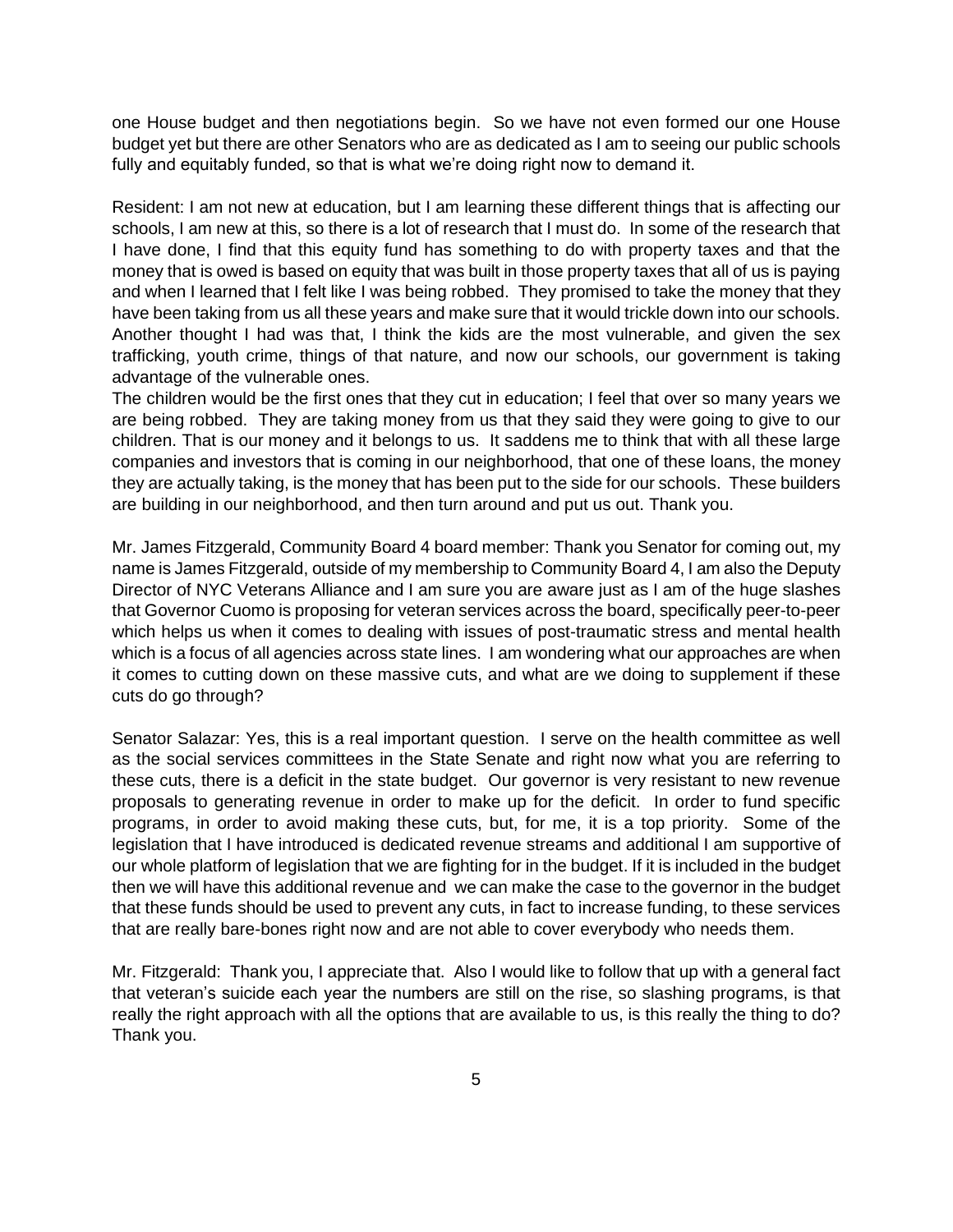Senator Salazar: Thank you very much. District Manager: Thank you Senator for joining us this evening.

The District Manager, Ms. Celestina Leon called the first roll call

**First Roll Call:**  $-35$  members present. Constitute a quorum.

The acceptance of the agenda was motioned by Ms. Acire Polight and second by Mr. Joshua Brown. All board members present were in favor. Motion moved.

The acceptance of last month's minutes was motioned by Mr. Jose Guzman and second by Rev. Aytes. All members present were in favor. Motion moved.

## **Chairperson's Report:**

Before I begin my report, I would like to make a formal apology to Community Board 1, to the chair of Community Board 1, and to the full board of Community Board 1 in regards to making a comment about how they purchased a new car.

I would like to say that they have every right to purchase a new car only because their by-laws say they can. They did their due diligence. This all came up because we were looking to give our District Manger a raise. We were told that certain procedures had to be followed in order to do so. All boards are different, and we learn as we go along. We do not get training and so some things that we do we learn after we do them.

Celeste and I went to a meeting for all the chairpersons and district managers of community boards. Community Board 1 was present, and it was brought to my attention that I should not have said that they should not have purchase a car. So, I am apologizing and that I made a mistake.

They went by their by-laws and the city charter; they went to the Executive Committee and they went to the Community Board and their Board approve it. So, who am I to say something different? Every Community Board works in different ways.

So, I am making it formal. I am apologizing to the District Manager and the Chairperson of Brooklyn Community Board 1 which is in Williamsburg and to the community at large. Thank you.

## Meetings that Chairperson attended:

Friday, January 17, 10am - Meeting with Community Board 4 staff. Discussed time, attendance and leave requests, as well as staff updates and additional assignments. Upcoming events and assignments. Major project update. Technology upgrade.

12pm to 2pm – Attended Assemblywoman Maritza Davila's 2020 Census meeting. Let us be counted. Let us get some money for Bushwick. Let us step up and do what we must do to be counted.

Tuesday, January 21 – Shelter on DeKalb between Bushwick & Broadway.

The intake for October was 46, November 31, & December 25.

Employment in October was 2. They are getting jobs for the people that are in these shelters. November, they had 6.

In October and November, they had 4 move out each and in December they had 3 move outs.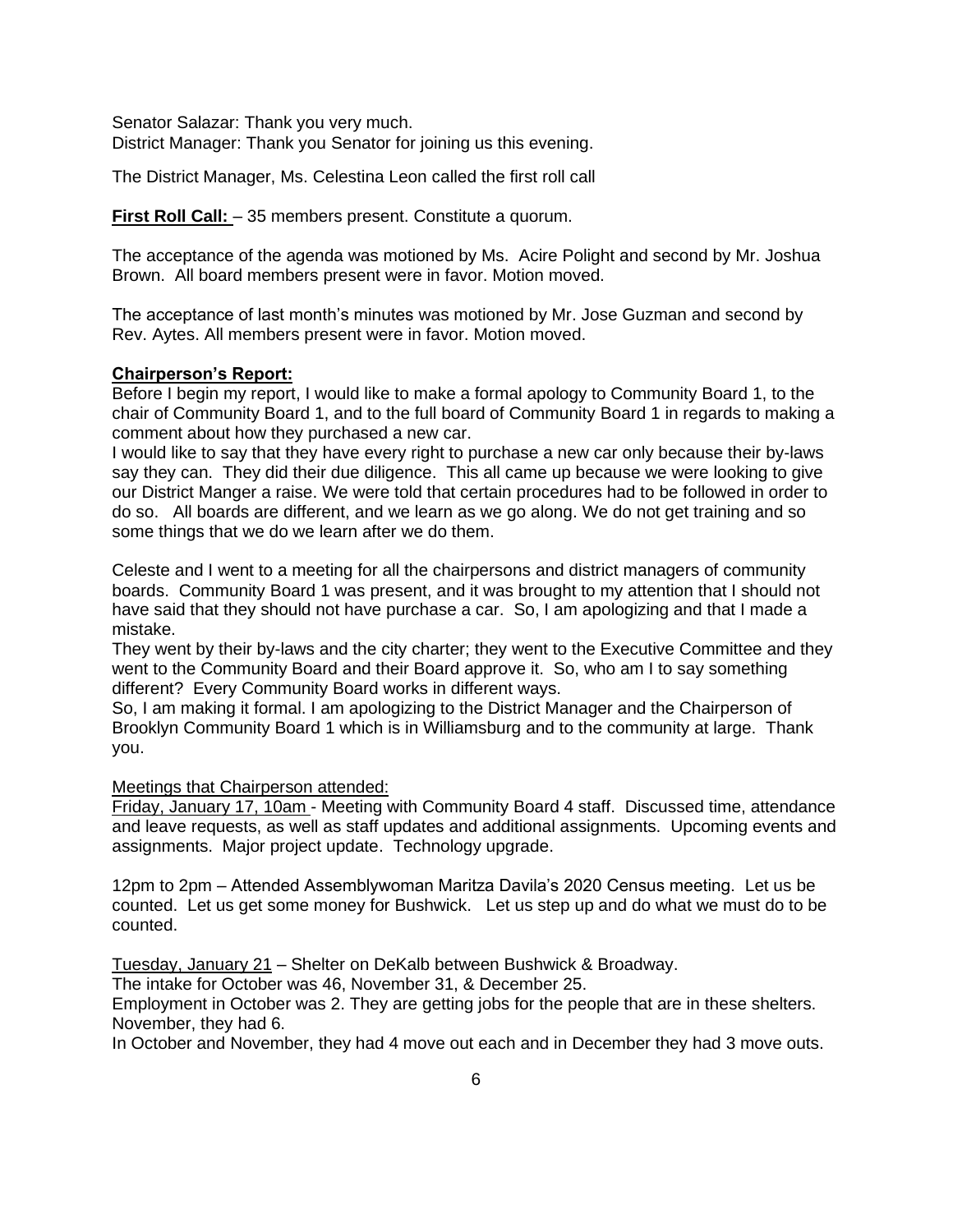Anyone of us can be in a shelter, anyone of us can be a homeless. We could have a fire, or anything could happen to us. We want to make sure that if someone must go to a shelter, we want them to do their due diligence and make sure that they serve our community too. I want to make sure that if people are homeless in Bushwick that they do not have to go to the Bronx, they could stay in Bushwick.

Also, there is an incident report that they have. I want to make sure that if they have critical incidents that it is reported.

Thursday, January 21: I went to the 83rd Precinct Council meeting and I also went to the District Office meeting at the Community Board's office.

Monday, January 27: Youth and Education Committee meeting with Virgie Jones.

Forum, Land Use reform process the public hearing at the Brooklyn Borough President's office regarding the Old Stanley at 641 Chauncey Street, regarding Riseboro getting the Home Opportunity Program.

Ms. Polight: We went to the Borough President's office to discuss 641 Chauncey Street; they were presenting and basically gave the same presentation that they gave here. We were able to add some additional questions for example, can you make changes to the AMI? When they were here, they said that the lowest home for a family of 4, you would have to be making an average of \$60,000. They gave numbers to us and literally there is only going to be one (1) apartment out of eight (8) apartments in that building that will be for \$60,000. We pressed them with additional questions asking them, what if it is a family of 2, or 3, what does that look like. They did not have any of that information on hand. They said that they would get back to us. We left there not feeling comfortable or happy about what they presented there. However, at the Borough President's office the individuals that were the representatives did seem to be on our side and opposed many different suggestions by them. However, they kept pushing back staying that there are other apartments that they are building and that they are available for individuals that are below that AMI. Obviously, that is not what we care about, we care about that specific building that is going to be on Chauncey Street. We must continue to push them on that.

### Mr. Camacho:

Tuesday, February 4: Attended Shape up Bushwick Planning Meeting Wednesday, February 5: Executive Meeting, 6PM & at 7PM attended the ACTS Committee Meeting

Friday, February 7: MESA – 231 Palmetto Street – testify regarding MESA. We are not against charter schools. Co-location is bas because it takes away from our other kids and the services that they have.

The Elected Officials and / or their representatives that was present at the meeting.

- 1) Paula Melendez, Representing Assemblywoman Maritza Davila, 249 Wilson Avenue, Brooklyn, NY 11237, 718-443-1205
- 2) Ramon Pebenito, Representing Senator Julia Salazar, 212 Evergreen Avenue, 718-573-1726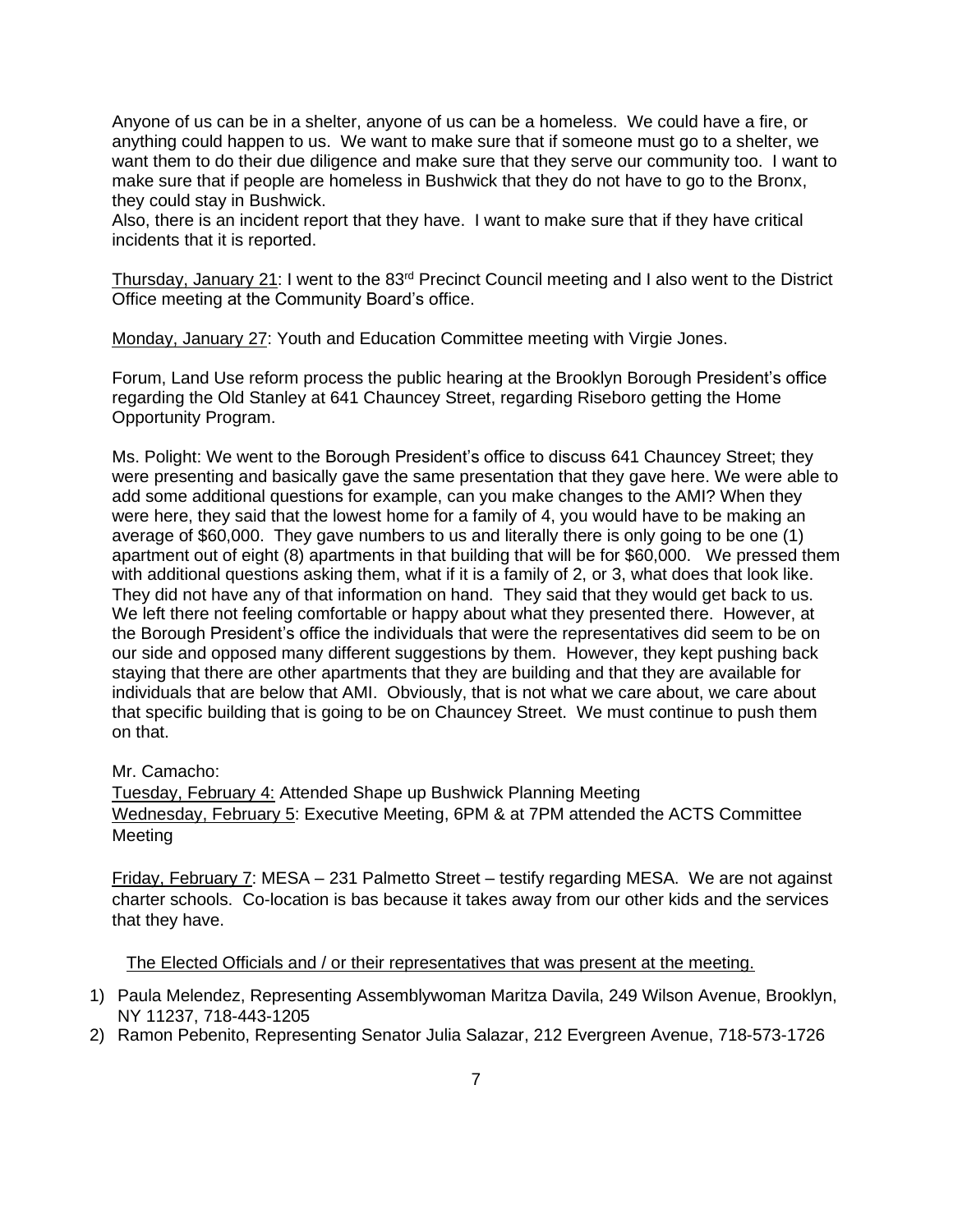- 3) Julio Salazar, Representing Congressmember Nydia Velazquez, 266 Broadway, 2<sup>nd</sup> Fl., Brooklyn, NY 11211, 718-599-3658
- 4) Karen Cherry Representing 54<sup>th</sup> Assembly District, Assembly Member Erik Martin Dilan, 718-386-4576, 366 Cornelia Street Brooklyn, NY 11237
- 5) Fatima, Representing Councilmember Antonio Reynoso, 34th Council District, 244 Union Avenue, Brooklyn, NY 11211, 718-963-3141
- 6) Darma Diaz, District Leader, 58 Vermont Street, every 3<sup>rd</sup> Saturday of the month

Federal, State or City Agencies

- 1) Randell Terrell, RiseBoro, 217 Wyckoff Avenue, Brooklyn, NY, 11237, 718-821-2064 ext. 1163
- 2) Cesar Rodriguez, Churches United.
- 3) Magdalena Mangual, Wyckoff Heights Hospital, Special Health Clinic, 718-508-4669

## **District Manager's Report**:

Thursday, January 23: Bushwick rezoning update meeting. Councilman Reynoso and former Councilman Rafael Espinal organized the meeting on community stakeholder and the administration's response. For those of you who do not know we did receive a response from Deputy Mayor Vicky Beam stating that they would not move forward in Bushwick. This of course was bad news. There has been a lot of stock and frustration because of the years that have been put into this process. The meeting was open to the public, but it focuses mainly on those who have been involved in the project for years. I and Mr. Camacho have agreed on having a larger forum to update the community.

Tuesday, January 28: Attended USPS postal meeting

Wednesday, January 29: Office of Management and Budget Consultation Meeting. Friday, February 7: Attended with Mr. Camacho Hope Gardens – RADS Bushwick monthly updates meeting

Monday, February 10: Meeting with Kayla Caleb Miller from Make the Music NY.

Tuesday, February 18: As a follow up, yesterday afternoon, Mr. Camacho and I joined our local representatives for a walk through of the Hope Garden's buildings.

Chairperson, Mr. Camacho: Double parking is against the law. They will be enforcing it and you will get a \$125.00 fine.

# **Committee Reports:**

Youth and Education Committee, (YEC), Committee Chairperson, Ms. Virgie Jones Meeting: Monday, January 27, 2020, 6:00PM, 1420 Bushwick Avenue, Suite 326, Brooklyn, NY 11207-1422

Committee Members in Attendance: Ms. Virgie Jones, Committee Chairperson; Ms. Tanesha Honeygan, Mr. Samy Nemir and Mr. Peter Tam

Others in Attendance: Mr. Robert Camacho, Community Board 4 Chairperson; Ms. Celestina Leon, Community Board 4 District Manager; Mrs. Sharon Fludd, Community Board 4 Principle Administrative Associate; Mr. Arthur Samuels, MESA Charter School; Joshua Brown, CB4 1<sup>st</sup> Vice Chairperson; Fazia Rahama, Pamela Pabon, Frank Gonzalez, G. Courtenay, Michael Ortiz, (231 Palmetto St.) Ramon Pebenito, Representing Senator Julia Salazar, Moneca Jackson; Charlene Nicholson, Colleen West, Efrain Marine, Alona Philips, DOE / IS291; Rebecca Lozada,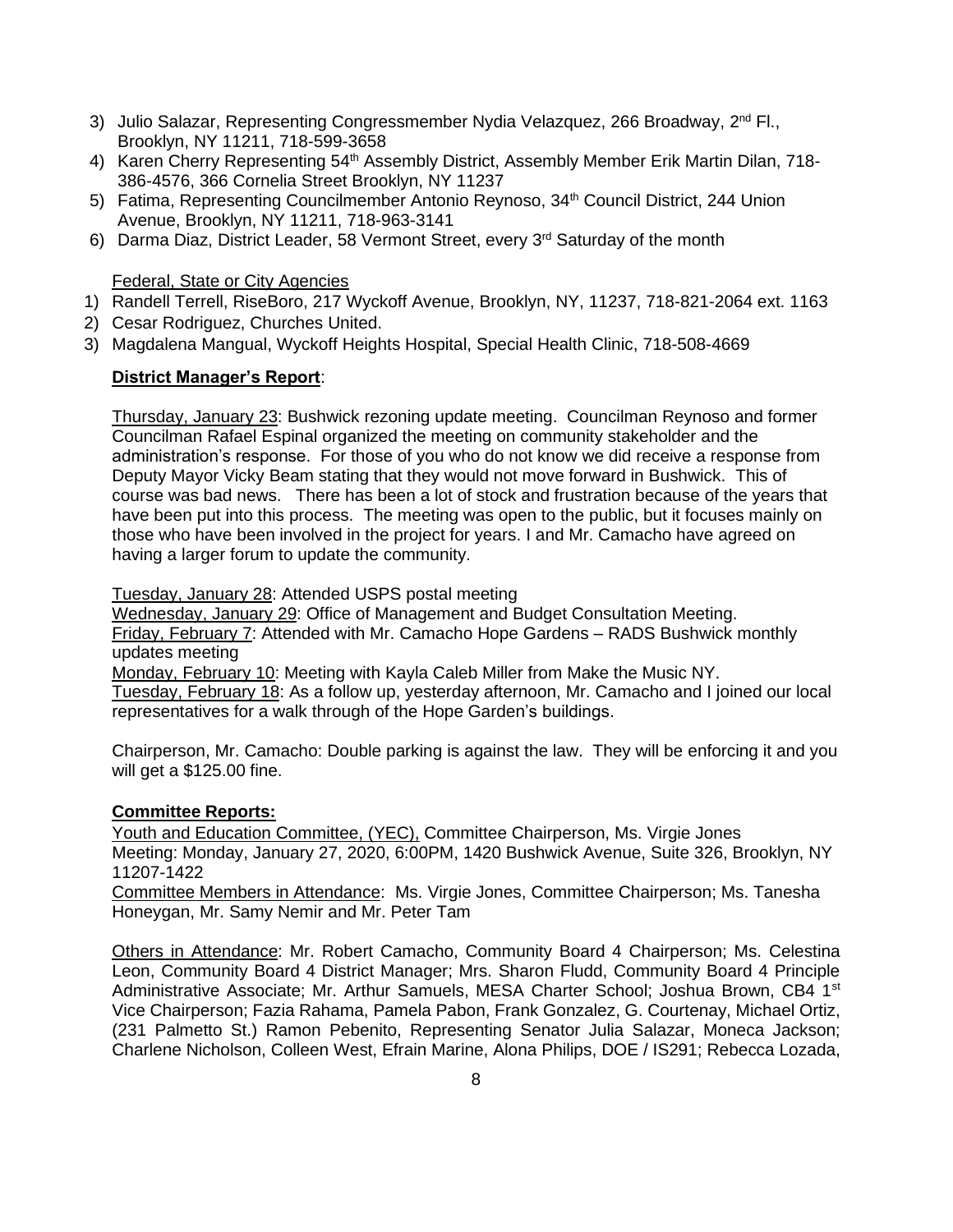Community District Deputy Superintendent; Martha Bayona, CEC 32 President; Janice Bruce and Madeline Rodriquez, DOE/IS291; Lauren Reiss, Cherily Zhune and Stephanie Nunez, DOE/MS 562; Michelle Figueroa, Zoraida Gonzalez, Maritza Gonzalez, Yolly Vidal, and Kevin Gordon, IS 291; Emma Bonk and Narciso Plascencia, M.S. 562. Paula Melendez, Representing Assemblywoman Maritza Davila

Members Excused: Acire Polight Mr. Christopher Graham

Board Member not in Attendance: Gardea Caphart and Sufia Chrowdhry;

Meeting started at 6:13PM

## Agenda Item

Mr. Arthur Samuels, Executive Director, MESA Charter High School came before the committee requesting MESA's proposal to add grades 6-8 to its school, thereby making the school a 6-12 program.

It was good to see Bushwick schools there representing.

After Mr. Samuels's presentation questions were entertained and the Ms. Martha Bayona, the president of CEC District 32 made a brief presentation providing data from the Office of District Planning meeting held in November 2019.

Questions were again entertained.

Ms. Paula Mendez, representing Assemblywoman Davila stated the office is proud of the charter schools however, the 8 middle schools will lose out if MESA school expands. Therefore, the Assemblywoman's office is opposed to the expansion.

Ramon, representing Senator Salazar's office feels the same.

We are happy that Ramon, from Senator Salazar's office came before the board tonight to speak to us about the March 17, Foundation Aid Campaign.

For a copy of the YEC report please reach out to the Community Board's office at 718-628-8400.

Permits and Licenses (PLC), Committee Chairperson, Melissa Carrera

Meeting: Tuesday, February 11, 2020, 6:00PM, 1420 Bushwick Avenue, Suite 370, Brooklyn, NY 11207-1422

Committee Members in Attendance: Melissa Carrera – PLC Chairperson; Daniella Davi, James Wiseman, and Gladys Puglla.

Others in Attendance:

Board Members not in Attendance: Egaudy Gomez, Jerry Valentin and Austen Martinez. Others in Attendance: Robert Camacho, Community Board 4 Chairperson; Willie Morales, Community Board 4 Community Associate; Sandra Hung & Luvna Yeasmin, Indika House; Daniel Teran Farewell, Dioselina Quintana & Nan Zhang, House Pate Café, Ingrid Ammann.

1) Indika House, 943 Broadway (between Melrose and Jefferson Streets) New Wine, beer & cedar licensed restaurant. First time business owners. Hours are Monday thru Sunday from 11am to 11pm.

The restaurant will serve Indian food without all the spices. Recorded music will be heard in the background. Owner has reached out to the neighbors and other residents near the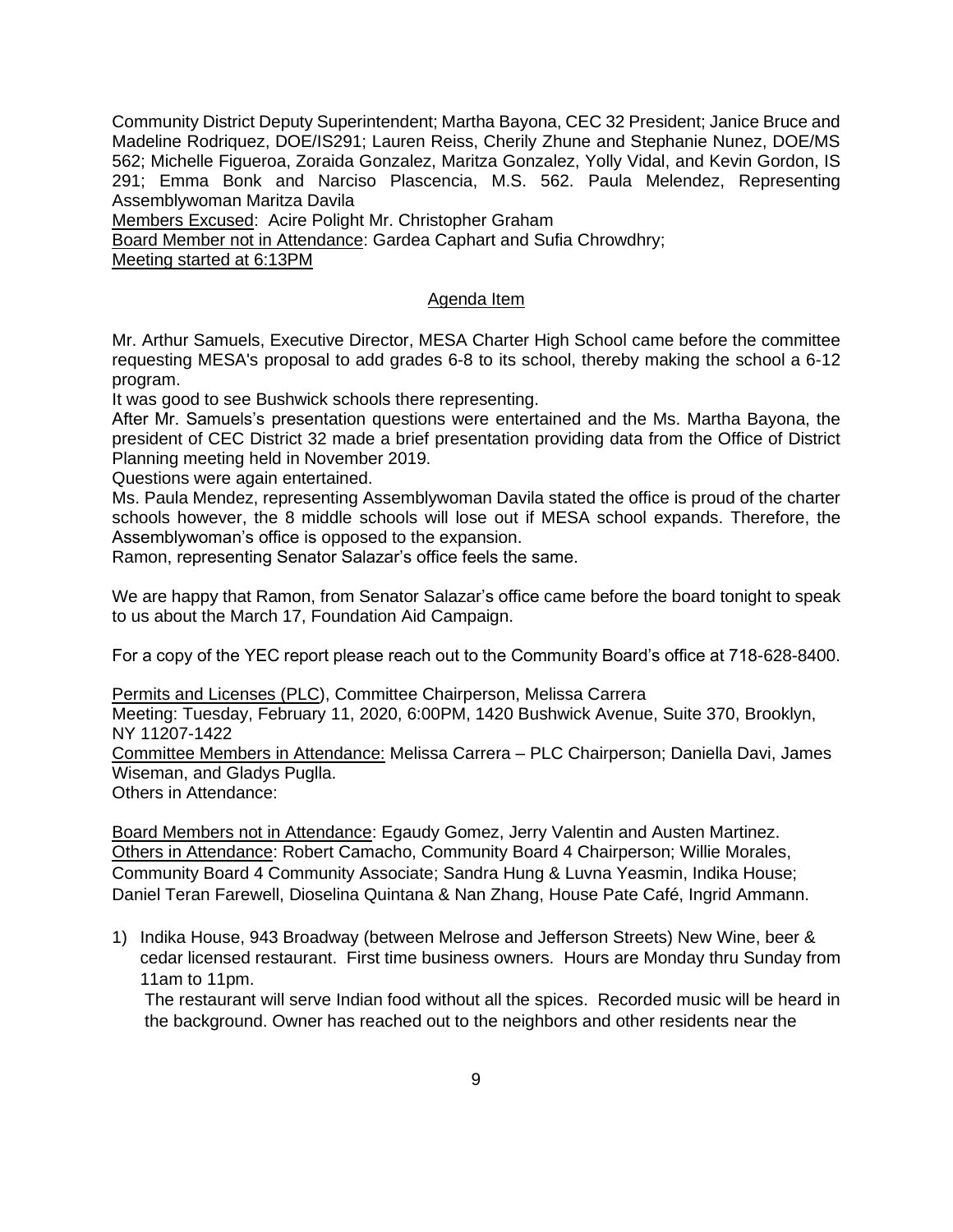location, through fliers and social media. Owner is in full compliance with the Community Board no sale of alcohol after 12 midnight on Sundays.

2) Farewell LLC, 143 Troutman Street (between Central & Evergreen Avenues) New liquor, wine, beer, and cider license in a bar/tavern. Hours are Monday thru Wednesday from 5pm to 2am. Thursday thru Saturday 5pm to 4am and Sunday 12pm to 12am. The owner Mr. Teran has two establishments on Wilson Avenue, where he lives. The Wheelhouse Gourmet Grilled Cheese located at 165 Wilson Avenue and Millie's Cuban Café located at 151 Wilson Avenue.

The bar/tavern can hold an occupancy of 74 persons. 12 tables and 44 seats. 27-foot bar with 9 stools. Live music, a sound check has been conducted with the current tenant. No outdoor area, no promoters, and will have security personnel on the weekends.

- 3) House Party Café & Lounge, Inc., 1178 Bushwick Avenue (between Cornelia Street and Jefferson Avenue) New sine, beer & cider license in a café. Hours are Monday thru Thursday from 7am to 11pm, Friday & Saturday 7am to 3am and Sunday from 11am to 11pm. 12 tables and 30 seats, 20-foot bar with 6 stools and recorded music.
- 4) Mad Tropical, 236 Troutman Street (between Wilson and Knickerbocker Avenues) Method of Operation change from bar/restaurant to bar/tavern. Documents needed to be submitted. If no documents are submitted there was no vote on this location.

Agenda Item #2:

A few locations from the previous meeting were pending due to a quorum not met at the October 24, 2019 meeting.

For the full report with its locations please contact the Community Board's office at 718-628- 8400.

**Parks and Recreation (PRC),** Committee Chairperson, Ms. Annette Spellan Meeting: Thursday, February 13, 2020, 1420 Bushwick Avenue, Suite 370, Brooklyn, NY 11207- 1422, 6:00PM

Members in Attendance: Annette Spellen, Carlos Feliciano and Barbara Jackson.

Committee Members not in Attendance: Denisse Reyna–Dolin

Committee Members Excused: Louisa Chan and Gladys Puglia

Other in Attendance: Robert Camacho, CB 4 Chairperson; Willie Morales, CB4 Community Associate; Joseph DiMartino, NYC Parks; Franqui Guadalupe, Quebradillas Baseball Organization; Carlos Pilotsig, Soccer Super Kids; Henry Garcia, Real Guadalupe Youth League; Ellis Williams & Nathaniel Hemingway, Project Black Flag; Chrlie Reynoso, NYRP; Richard Williams, NYC Parks.

We have 4 parks in Bushwick that are solely for our children. We have received several applicants from adults, particularly from those who do not live in Bushwick, who want to use our fields. Our fields are for our children only, and for the kids that are 12 years of age and under.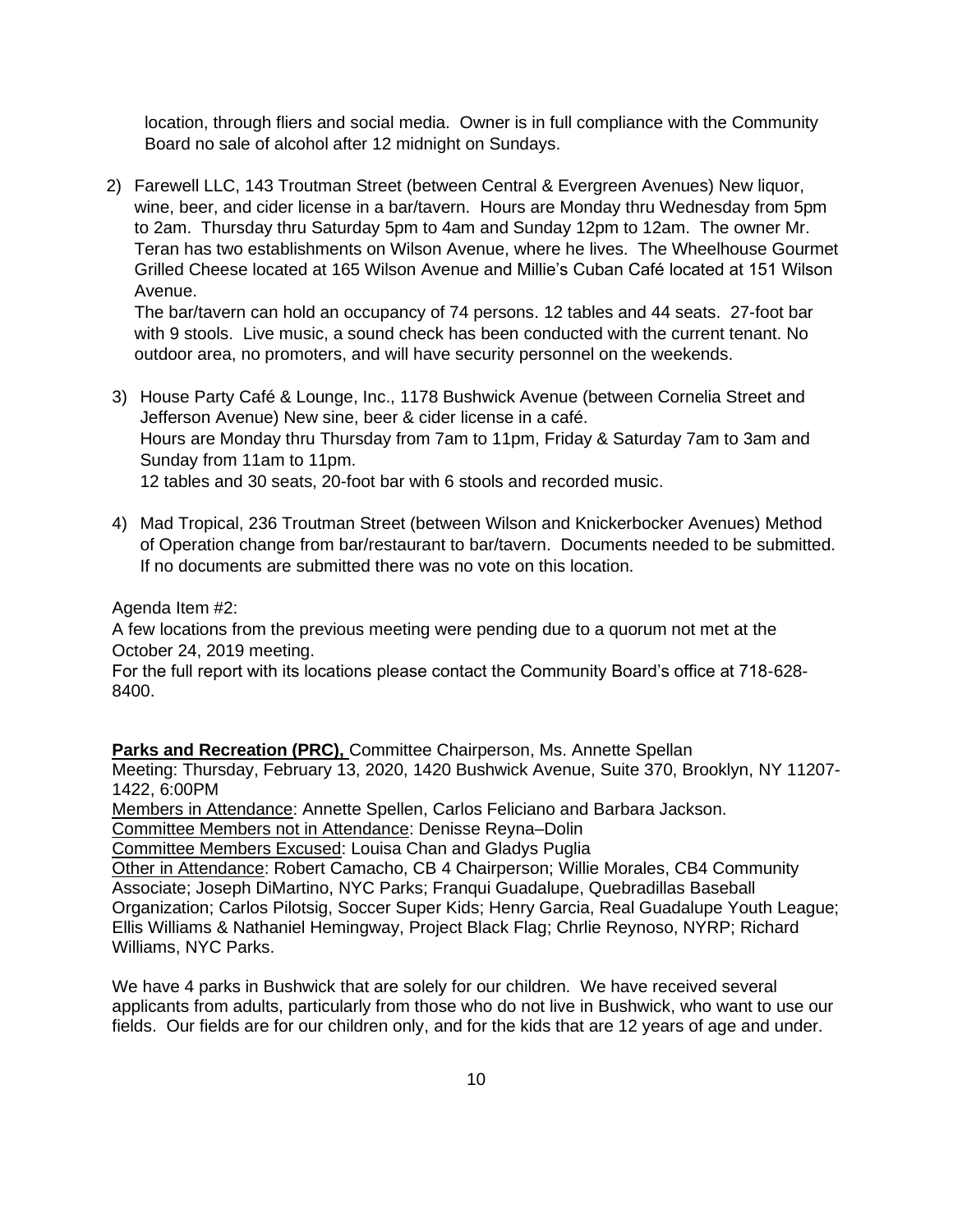Mr. Camacho brought up at the meeting that he would like to make sure that all teams have the proper documents. They need the 501c3, insurance, and their AED certification.

On Sunday, April 5, a one -day event will be held at the Barry Sly Morrow Field. The event is called "Autism T-Ball". This one-day event will be held for kids with special needs. Guadalupe Soccer League will not have the park permit for that day. Guadalupe Soccer League gladly complied with the request.

Achievement First will be using Hope Park from 4-6PM during the springtime on the weekdays.

Charlie Reynoso from the New York Restoration Project spoke a bit about the Aberdeen Community Garden redesign project. Mr. Reynoso has held meetings with the residence on both sides of the block. Ms. Spellen, the committee's chair has asked for a petition of names of the residents that are supporting the project.

For a complete copy of the Parks and Recreation report, please contact the Community Board's office at 718-628-8400.

Mr. Eliseo Ruiz: Most of the kids that use the parks are not from this community and they are over 12 years old. Whenever, you want to take a stand on this would be good. We have let it go in the past. Carlos brings a list of the kids that are going to play in the park. The same must be expected from everyone else.

Chairperson Camacho: We need everyone to get involved. Once the permit is issued, we do not know who uses it. We want to make sure that our kids use the parks.

Ms. Barbara Smith: Most of our kids play baseball. Not many of them play soccer. So, we must check and see if they have a full team. I will investigate this because I honored them last year. They are exceptionally good managers, so, I will investigate it to make sure that they are doing the right thing. I am not the chair of the committee, Ms. Spellen is the chair and she is doing a great job.

#### **Health Hospital Human Services Senior Citizen and Veterans Committee (HHHSV**), Committee Chairperson, Ms. Luisa Jose.

Meeting: Tuesday, February 11, 2020, 6:00PM, 1420 Bushwick Avenue, Suite 370, Brooklyn, NY 11207-1422

Board Members in Attendance: Ms. Luisa Jose, Ms. Barbara Smith, Ms. Barbara Jackson and Mr. James Fitzgerald.

Board Members Excused: Cheryl Jones and Mary McClellan

Others in Attendance: Sharon Fludd, Community Board 4, Principle Administrative Associate; Mo Urzola Tellez, GRIOT Circle; Maggie Mangual, Wyckoff Heights Hospital, PHM; Hana Mastrogiacomo, Wyckoff Heights, Prevention Specialist; Desiree Bullock, Wyckoff Height Hospital, PHM; Jessica L. Arocho, Woodhull Hospital, Director of Community Affairs; and Gregory Calliste, NYC Health & Hospitals Woodhull Hospital, CEO.

Ms. Tellez spoke about GRIOT Circle, Inc.: programming includes their Friendly Visiting Program for LGBTQ and homebound elders of color that are 60+. GRIOT Circle is a community-based multigenerational organization serving LGBTQ plus elders of color based in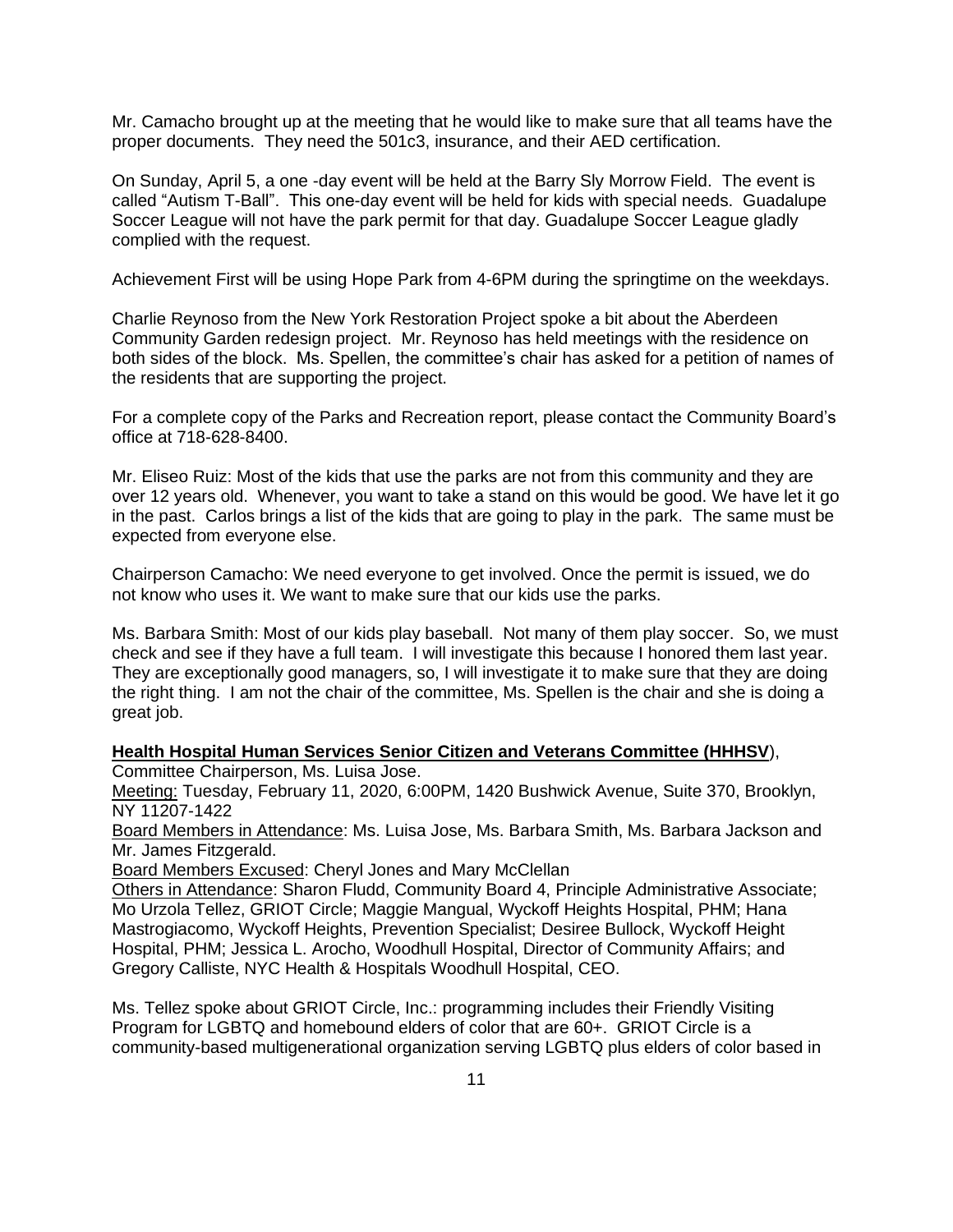Brooklyn. They have a multitude of affirming programs including case management, lunch programs, cultural, health, art and literature classes.

Ms. Mo Urzola Tellez would like to come before the do a presentation before the full board.

The CEO of Woodhull Hospital, Mr. Calliste visited the committee meeting and said that he would be willing to give an update on what is happening at the hospital if requested. Ms. Fludd asked them to send an email to the District Manager so that they can come before the committee in the future.

For the full report of the meeting please contact the Community Board's office at 718-628-8400.

**Civic/Public Safety/Religious Committee (CPSR):** Committee Chairperson, Ms. Barbara Smith

Meeting: Tuesday, February 11, 2020, 1420 Bushwick Avenue, Suite 370, Brooklyn, NY 11207- 1422, 7:00PM.

Members in Attendance: Robert Camacho, CB4 Chairperson; Mrs. Sharon Fludd, CB4 Principle Administrative Associate; Lilly Shell, Ana Moreno, James Santos, Carla Muniz, Cristhian Chano, Andy Marte and Cynthia Santos.

Members Excused: Ms. Elvena Davis

Board Members not in Attendance: Mr. Freddy Fowler

Street Co-naming request for Sade Sanchez Way on Menahan Street and Wyckoff Avenue/St. Nicholas Avenue to commemorate Sade Sanchez who was killed as a result of domestic violence. James Santos, the brother and Ms. Sanchez the mother, along with Mr. Andy Marte, a local community leader are requesting the support of the community board.

The 37<sup>th</sup> Council Member, Rafael Espinal has resigned. Ms. Smith suggested that the request be tabled until his replacement is in office. Doing so will stop their request from being put to the side or on hold. Ms. Barbara Smith requested that they also go back and get signatures from the residence of the block. Even though the family has a lot of signatures to support their request, most of the signatures are not from the residents that they on the block. The committee asked for two listing. 1) Get signatures from the residents that live on the block and 2) get signatures of supporters. Both list of signatures must be separate from the other. The family has also requested that the new sign be done in the color purple, which is the color of domestic violence. The family will have to make that request to the NYC Department of Transportation, not the Community Board.

**Arts and Culture Technology (ACT),** Committee Chairperson, Ms. Zulma Novoa Meeting: Wednesday, February 5, 2020. 1420 Bushwick Avenue, Suite 370, Brooklyn, NY 11207-1422

Members in Attendance: Zulma Novoa, Jo-Ena Bennett, Bridget Blood and Dustin Sonneborn Others in Attendance: Mr. Robert Camacho, CB4 Chairperson; Ms. Celestina Leon, CB 4 District Manager; Mr. Willie Morales, CB 4 Community Associate; Asenhat Gomez and Luis Munive, El Puente; Noel Allain and Lauren Miller, The Bushwick Starr; Gabriele Maurello, Brooklyn Garden.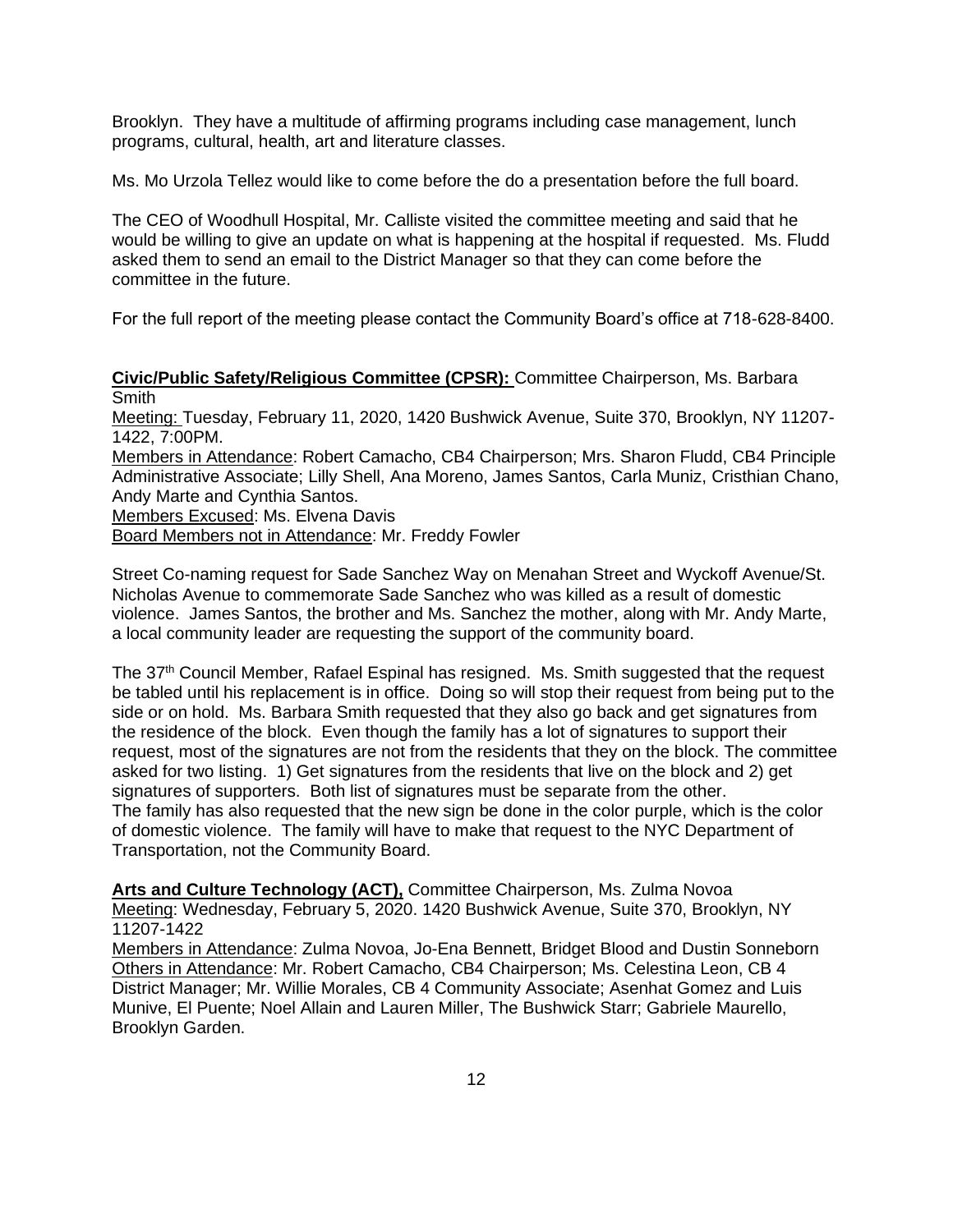Brigette Blood read report:

A presentation was made by El Puente and the Bushwick Starr.

Both organizations were selected by the Department of Cultural Affairs to conduct an Asset Mapping of Arts and Culture in Bushwick. Besides Bushwick, two other communities were selected, the Morrisania section of the Bronx and the Far Rockaway in Queens. They were given less than 6 months to conduct the work.

The community was broken down in 4 quadrans to make sure community residents and community institutions were surveyed about the Arts in Bushwick and how they are serving our customers.

Over 500 residents from all over the neighborhood were surveyed and one apparent result was that the arts in Bushwick better served visitors to Bushwick over its own residents.

Also, discussed were the lack of block parties. People are seeing less and less of them. Mr. Camacho and the district manager will speak to the  $83<sup>rd</sup>$  Precinct Community Affairs Unit to see how some of the blocks that are on the denied list could be taken off the list.

For the full report please contact the Community Board's office.

## **Recommendations:**

Permits and Licenses: a) Indika House – Approval with the stipulation, that no liquor will be sold at 12 midnight on Sundays.

b) Farewell LLC, 143 Troutman Street – Approval with the change of hours

c) House Party Café and Lounge,1178 Bushwick Avenue – Approval upon getting the method of operation modified, which they did. Also making sure that they are staying within the property lines.

d) Items from the October 24, 2019 meeting.

A blanket vote was taken: Motion to except the recommendation of the Permits and Licenses Committee was made by Joshua Brown and second by Ms. Barbara Smith. Motioned Past.

# **Old Business:**

Mr. Joshua Brown, 1<sup>st</sup> Vice Chair: Councilman Espinal step down. We do not have a councilman for the interim period. There will be a lot of grassroots candidates or perhaps just smart educated people within the community who will be looking to run, so we encourage those people to come and talk to us. There will be a special election since he resigned before his term was to end. There are still some lingering issues in which the councilman did not rectify. We want it to be on record that we know that we do not have a councilman. Questions or Comments?

Mr. Jamie Wiseman, CB4 Member: I personally am trying in that district to get affordable housing for the East New York District. We have initiatives that we are pushing that are deeply affordable and all of that is stalled until we have someone in place that we can do business with. It is especially important that we get that seat filled so that we can get on with the business of providing affordable housing, it is desperately needed.

Mr. Joshua Brown asked was there anyone present who is running for the seat, to come up and make the announcement.

Ms. Darma Diaz, Ms. Sandy Nurse (917-678-5395) and Mr. Chris Durosinmi were present.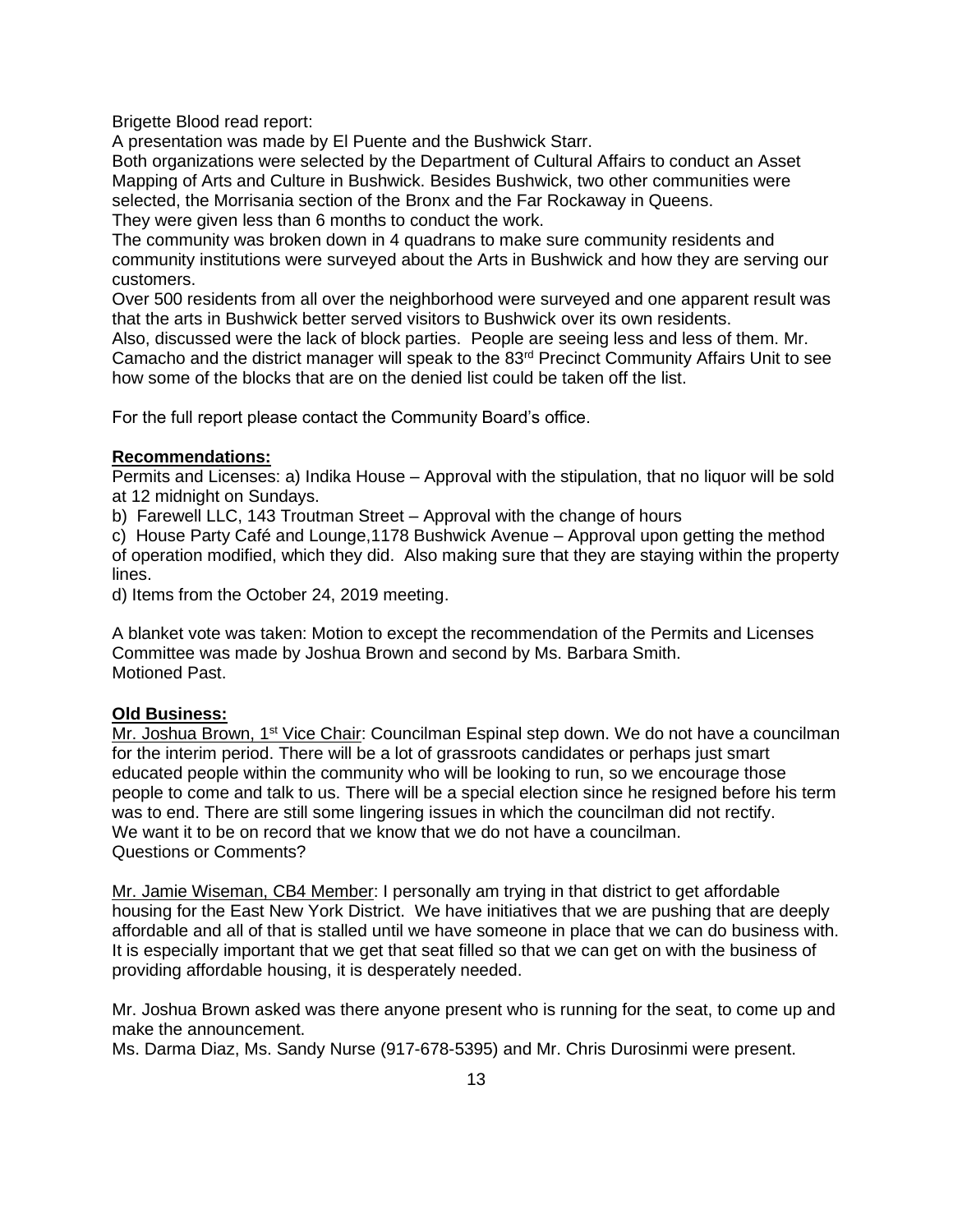#### **New Business:**

Mr. Corwin Carroll, Resident: MTA is opening a station on the A train line (Fulton & Bedford) that has been closed for 30 years. We need to let our elected officials and the MTA know that we would like for our stations, that have been closed for years to be re-opened also. For example: Palmetto, Jefferson Ave., Halsey Street, etc. If they can open a station that has been closed for 30 years, then they can do it for us.

Mr. Jamie Wiseman: There has been a recent change at HPD in how they are administering what is called Family Homelessness and Eviction Prevention Supplement. What they are doing is taking a new 421a building and 50% of the affordable units are now available to formerly homeless into families. The church that we develop on Bushwick Avenue, we were the first to take a building in NYC to take the formerly homeless in that new program. As part of that, what we tried to do is, say can we allocate half of those units that are going to the formerly homeless through the shelter program to people who from Bushwick, but we do not have that opportunity. We also have another building at 594 Bushwick, were we are going to have 20 affordable units that we expect to participate in the program, we would love to be able to have HPD say, fine to that. When we listen, it is a lot of single mothers with children and it is gratifying to see that there are not kids sitting on the train for 3 hours to go to school. I would like to allocate a preference through that program for any of the tenants that are in Bushwick under that program. That is something that I would like to talk to the board about. Maybe sending a notice to HPD about that only because I think we are doing our fair share to try to alleviate this problem. I am sympathetic to the folks outside of the district. I think there should be some units for people that are from Bushwick. Thank you.

**Chairperson Robert Camacho**: We will make sure that we get together, and we will create some sort of list to make sure that we the people from Bushwick especially if they are homeless and they were here in Bushwick. Anyone one of us could be homeless.

#### **Announcements:**

Brooklyn Borough President Eric Adams partnership with The NYC Department of Finance and New York City Tax Commission: Invites you to Notice of Property Value Public Sessions. Monday, February 24, 2020, 5pm to 7pm, 209 Joralemon Street, Brooklyn, NY 11201 You can: Consult with the NYC Dept. of Finance or NYC Tax Commission to discuss your property, ask questions about your property assessed value, learn how to dispute your property value, and more. Call to RSVP: 718-802-3700 or email [cassistance@brooklynbp.nyc.gov](mailto:cassistance@brooklynbp.nyc.gov)

Ride for Half Price: Starting on January 27, 2020, low-income New York City residents who are at or below federal poverty level may qualify for a half-priced transit fare using a Fair Fares Metro Card. Check your eligibility at [www.nyc.gov/fairfares](http://www.nyc.gov/fairfares) or call 311 for more information.

Office of the Brooklyn Borough President & BKLYN Commons: BEDSTY BUSHWICK Small Bushwick Roundtable Forum. With Brooklyn Borough President Eric Adams. Do you own a business in Brooklyn? Join Borough President Eric Adams at their next Small Business Roundtable Series! This is an opportunity to share with Brooklyn Borough President your daily challenges and the issues you face running your business. Their goal is to address these underlying problems and provide real solutions to you by assembling a legislative platform and action item agenda. If you own a business in Brooklyn, get your voice heard.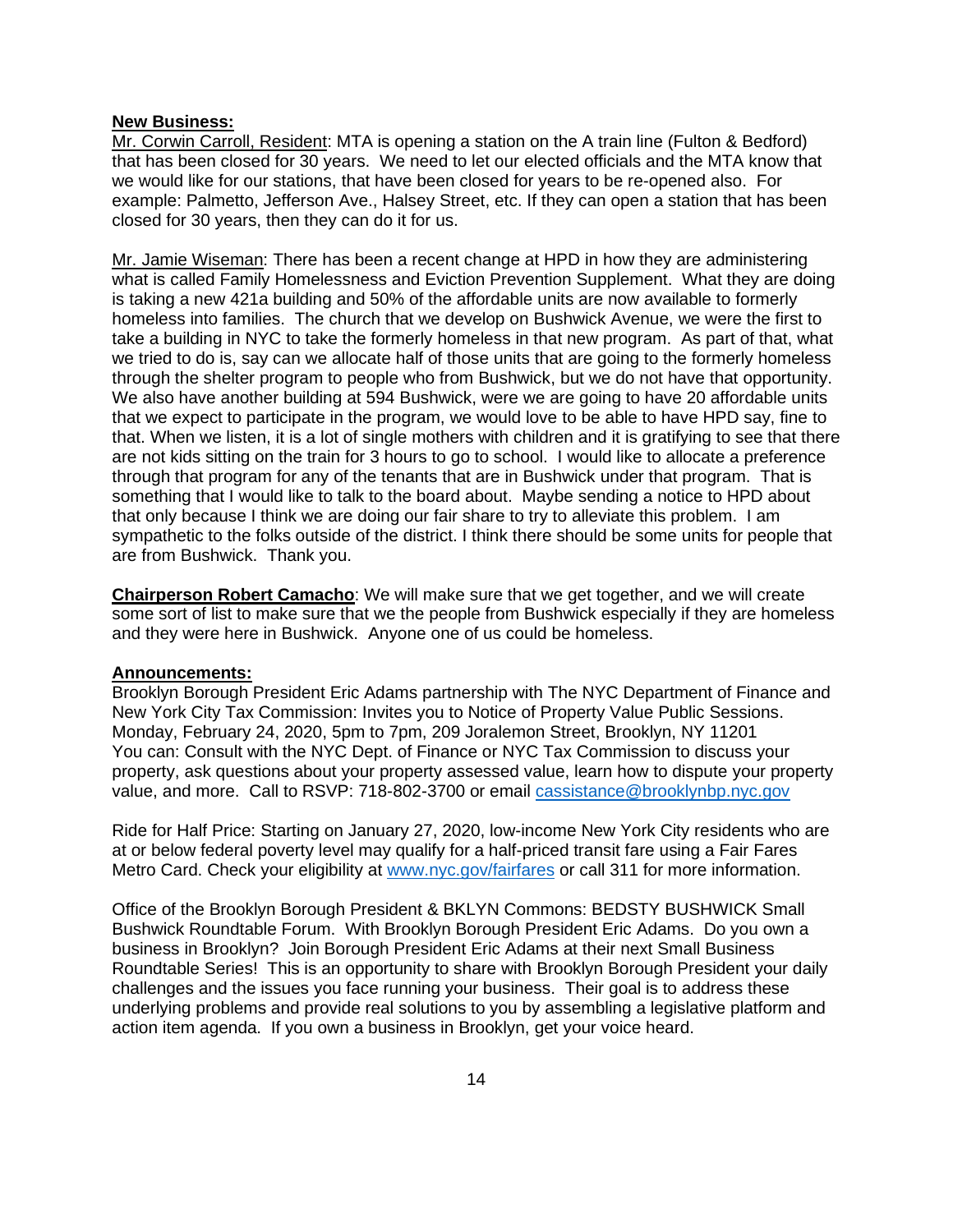Wednesday, March 4<sup>th</sup> at BKLYN Commons Bushwick. 7 Marcus Garvey Blvd., Brooklyn, NY. 6:00PM – 9:00PM. Email: [Charlyn@Bklyncommons.com](mailto:Charlyn@Bklyncommons.com) or phone at 718-989-5700.

Marcus Harris, representing Brooklyn Borough President Eric Adams: Internship program – they are looking for high school and college students, college grads, and law school students as well. Please go to [www.Brooklyn-usa.org](http://www.brooklyn-usa.org/) to apply.

Marcia Clark, Reading Partners – Reading Partners is a non-profit organization and we need volunteers. A high need for volunteers is in schools in East New York and BedStuy. If you have a child that is 14 years old or older, from 14-18 years of age, we can use them as well.

Assemblywoman Maritza Davila: Saturday March 21, 2020, 12:30pm to 3:30pm. RisBoro Youth Center Gym, 1474 Gates Avenue, New York 11237. Age 16 and up, join us for employment and volunteer opportunities, as well as work and skill development information. Co-sponsored by Senator Julia Salazar, Congresswoman Nydia Velasquez, and Councilman Antonio Reynoso. This event is free and open to the public. To RSVP or get more information please email [Lopeze@nyassembly.gov](mailto:Lopeze@nyassembly.gov) or call 718-443-1205.

Free Tax Preparation & Filing January 21 – April 14, 2020 - IRS Certified VITA/TCE Volunteer Preparers.

Call for an appointment at 347-682-5606. Schedule online at [www.growbrooklyn.org/freetaxes](http://www.growbrooklyn.org/freetaxes) Brooklyn Coop/Grow Brooklyn, 315 Grove Street, Brooklyn, NY 11237 Hope Gardens, 422 Central Avenue, Brooklyn, NY 11221 RiseBoro Community Partnership, 90 Beaver Street, Brooklyn, NY 11206

Save the Date!! Join the Alliance for Quality Education in Albany to demand NYS fully Fund Our Public Schools. All Day Event. Buses departing from Brooklyn, The Bronx, Manhattan, and Queens. Contact: [PEbenito@NYSenate.Gov](mailto:PEbenito@NYSenate.Gov)

Community Education Council 32: Calendar and Business Meetings, Thursday, February 27, 2020, 6:00PM, P.S. 299 Auditorium, 88 Woodbine Street Calendar Meeting: NYC Department of Education representatives will join us for more about one of our district's major sources of funds, the Fair Student Funding allocation. Business Meeting: CEC32 Members reports, updates, a collaborative planning. Email at [CEC32@schools.nyc.gov](mailto:CEC32@schools.nyc.gov) or call at 718-574-1203

May Day Festival: Sunday May 3, 2020, Maria Hernandez Park Theme: Workers Rights For more information: [Festival@maydayspace.org](mailto:Festival@maydayspace.org)

Julio Salazar: The administration is putting forward their Federal Budget for the year 2021. \$150 Million will be cut from Medicare

\$270 Million will be cut from Medicaid

\$30 Billion cut to Social Security. The member will not support nor stand by these cuts. She will work with her delegation in the house to make sure that they put forth a bill and budget that reflects the needs of our community Congressional district 7 and the community of Bushwick. Updates will be forthcoming. As soon as there are any updates regarding the Federal Budget, Julio will bring them back to the Community Board and to the 83<sup>rd</sup> Precinct Council meetings.